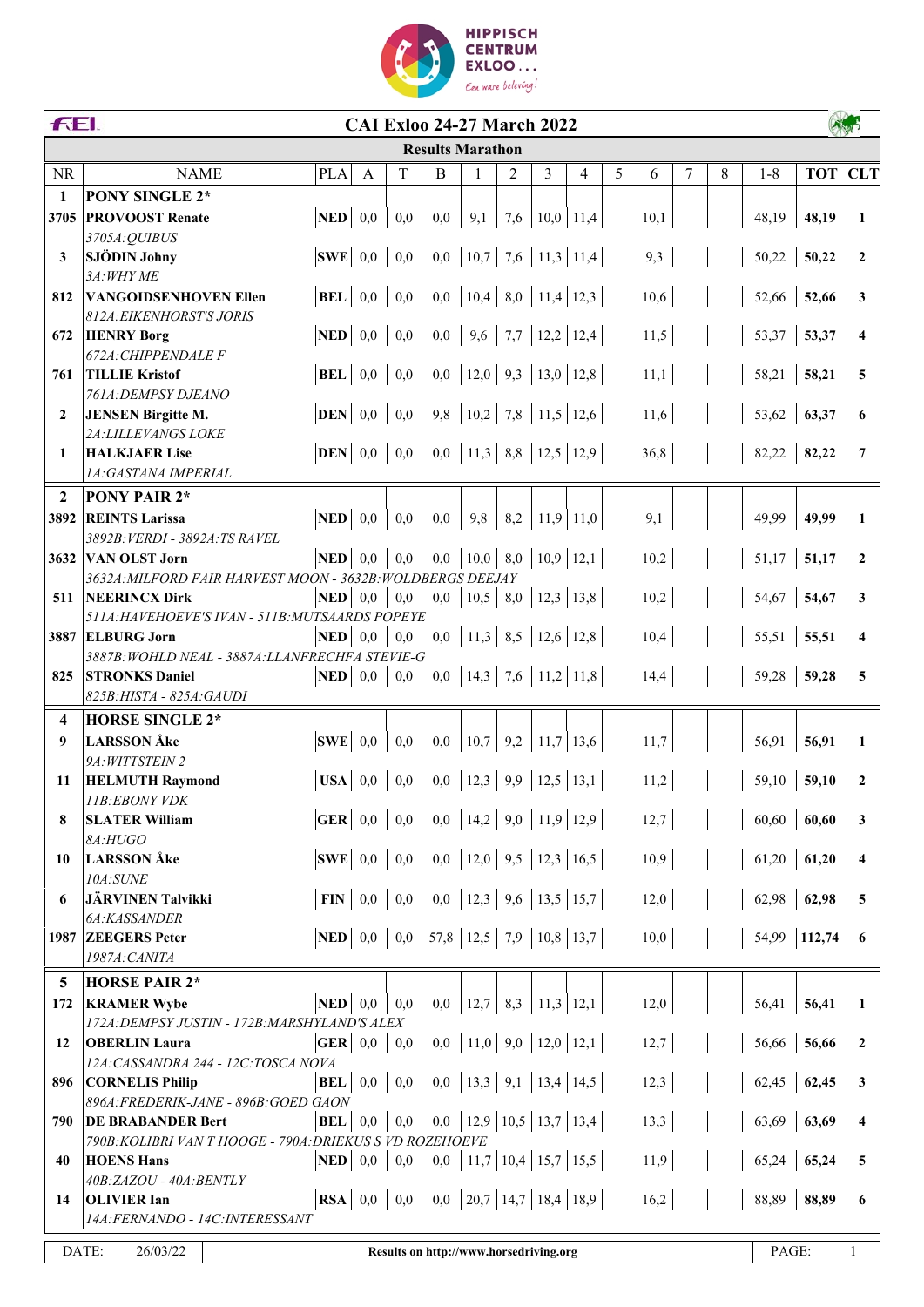

|           | FEI.<br><b>CAI Exloo 24-27 March 2022</b>                                                 |                                                                       |     |     |                                                                       |              |     |                                                                                |            |     |      |   |   |                                                                              |                     |                         |
|-----------|-------------------------------------------------------------------------------------------|-----------------------------------------------------------------------|-----|-----|-----------------------------------------------------------------------|--------------|-----|--------------------------------------------------------------------------------|------------|-----|------|---|---|------------------------------------------------------------------------------|---------------------|-------------------------|
|           |                                                                                           |                                                                       |     |     | <b>Results Marathon</b>                                               |              |     |                                                                                |            |     |      |   |   |                                                                              |                     |                         |
| <b>NR</b> | <b>NAME</b>                                                                               | <b>PLA</b>                                                            | A   | T   | B                                                                     | $\mathbf{1}$ | 2   | 3                                                                              | 4          | 5   | 6    | 7 | 8 | $1 - 8$                                                                      | <b>TOT</b> CLT      |                         |
| 7         | <b>PONY SINGLE 3*</b>                                                                     |                                                                       |     |     |                                                                       |              |     |                                                                                |            |     |      |   |   |                                                                              |                     |                         |
| 19        | <b>HERNER Johan</b>                                                                       | $ {\bf SWE} $ 0.0                                                     |     | 0,0 | 0,0                                                                   | 9,0          | 7,3 | $\mid$ 10,0                                                                    | 10,5       | 9,6 | 8,6  |   |   | 54,92                                                                        | 54,92               | -1                      |
|           | <b>19A:STORTEBEKERS BIG CRACKER</b>                                                       |                                                                       |     |     |                                                                       |              |     |                                                                                |            |     |      |   |   |                                                                              |                     |                         |
| 18        | <b>GUSTAVSSON Emma</b>                                                                    | $ {\bf SWE} $ 0,0                                                     |     | 0,0 | 0,0                                                                   |              |     | $\vert 9,0 \vert 7,5 \vert 10,2 \vert$                                         | $10,5$ 9.6 |     | 9,2  |   |   | 55,88                                                                        | 55,88               | $\overline{2}$          |
|           | 18A: ARTEMIS                                                                              |                                                                       |     |     |                                                                       |              |     |                                                                                |            |     |      |   |   |                                                                              |                     |                         |
| 4178      | <b>WILLEMSEN Marije</b>                                                                   | $\bf NED$ 0,0                                                         |     | 0,0 | 0,0                                                                   |              |     | $\mid$ 9,7   7,2   10,2   11,2   9,5                                           |            |     | 10,0 |   |   | 57,74                                                                        | 57,74               | $\overline{\mathbf{3}}$ |
|           | 4178A: DE GOEDE REE'S ELEGANT                                                             |                                                                       |     |     |                                                                       |              |     |                                                                                |            |     |      |   |   |                                                                              |                     |                         |
| 3910      | <b>VAN MEERTEN Lisanne</b>                                                                | $\bf NED$ 0,0                                                         |     | 0,0 |                                                                       |              |     | $0,0$   9,5   7,6   10,5   10,6   9,8                                          |            |     | 9,9  |   |   | 57,93                                                                        | 57,93               | $\overline{4}$          |
|           | 3910A:JUSTINE                                                                             |                                                                       |     |     |                                                                       |              |     |                                                                                |            |     |      |   |   |                                                                              |                     |                         |
| 3297      | <b>BOOGAARTS Chantalle</b>                                                                | $ \mathbf{NED} $ 0,0   0,0                                            |     |     |                                                                       |              |     | $0,5$   9,3   7,7   10,4   11,3   9,9                                          |            |     | 9,3  |   |   | 57,88                                                                        | 58,38               | 5                       |
|           | 3297A: KONINKSHOEK DION                                                                   |                                                                       |     |     |                                                                       |              |     |                                                                                |            |     |      |   |   |                                                                              |                     |                         |
| 15        | <b>BLAABJERG Karina</b>                                                                   | $ \mathbf{DEN} $ 0,0 0,0                                              |     |     | 0,0                                                                   |              |     | $\mid$ 9,4   7,9   10,8   11,6   9,7                                           |            |     | 9,3  |   |   | 58,73                                                                        | 58,73               | -6                      |
|           | <b>15B: TT CALLE CONSTANTIN</b>                                                           |                                                                       |     |     |                                                                       |              |     |                                                                                |            |     |      |   |   |                                                                              |                     |                         |
| 16        | <b>HALKJAER Lise</b>                                                                      | $DEN$ 0,0                                                             |     | 0,0 | 0,0                                                                   |              |     | $\mid$ 9,4   7,2   10,6   11,9   10,1   10,7                                   |            |     |      |   |   | 59,81                                                                        | 59,81               | $\overline{7}$          |
|           | 16A: KING'S ANKY                                                                          |                                                                       |     |     |                                                                       |              |     |                                                                                |            |     |      |   |   |                                                                              |                     |                         |
| 3662      | <b>JANSSEN Brent</b><br>3662A:POWERBOY                                                    | NED                                                                   | 0,0 | 0,0 | 0,0                                                                   |              |     | $\vert 10.9 \vert 8.6 \vert 10.6 \vert 10.8 \vert 9.8 \vert$                   |            |     | 9,5  |   |   | 60,20                                                                        | 60,20               | - 8                     |
| 202       | <b>RADSTAKE Henk</b>                                                                      | <b>NED</b>                                                            | 0,0 | 0,0 |                                                                       |              |     | $0,0$   9,8   8,1   11,4   12,4   10,5   10,0                                  |            |     |      |   |   | 62,14                                                                        | 62,14               | $\overline{9}$          |
|           | 202A:ROMERO                                                                               |                                                                       |     |     |                                                                       |              |     |                                                                                |            |     |      |   |   |                                                                              |                     |                         |
| 17        | <b>MÜLLER Daniel</b>                                                                      | GER $\begin{array}{ c c c c } \hline 0.0 & 0.0 \hline \end{array}$    |     |     |                                                                       |              |     | $0,0$   9,8   8,2   11,5   13,4   10,2   9,8                                   |            |     |      |   |   |                                                                              | $62,97$ 62,97       | - 10                    |
|           | 17A:JOKER                                                                                 |                                                                       |     |     |                                                                       |              |     |                                                                                |            |     |      |   |   |                                                                              |                     |                         |
| 3964      | <b>VAN 'T VELD Marloes</b>                                                                | <b>NED</b>                                                            | 0,0 | 0,0 | 0,0                                                                   |              |     | $\vert 10,8 \vert 9,1 \vert 11,6 \vert 11,5 \vert 10,9 \vert 10,4 \vert 10,10$ |            |     |      |   |   | 64,37                                                                        | 64,37               | -11                     |
|           | 3964A: NEBO DELMIE                                                                        |                                                                       |     |     |                                                                       |              |     |                                                                                |            |     |      |   |   |                                                                              |                     |                         |
|           | 2016 MEULENDIJK Wilma                                                                     | <b>NED</b>   0,0   0,0   0,0   11,5   8,8   12,5   14,5   11,3   10,4 |     |     |                                                                       |              |     |                                                                                |            |     |      |   |   | 68,98                                                                        | 68,98               | <b>12</b>               |
|           | 2016A: WICKED BRAVEHEART                                                                  |                                                                       |     |     |                                                                       |              |     |                                                                                |            |     |      |   |   |                                                                              |                     |                         |
| 8         | PONY PAIR 3*                                                                              |                                                                       |     |     |                                                                       |              |     |                                                                                |            |     |      |   |   |                                                                              |                     |                         |
| 389       | <b>FLOBBE Sietske</b>                                                                     | <b>NED</b>                                                            | 0,0 | 0,0 | 0,0                                                                   | 9,5          |     | $7,4$   11,2                                                                   | 11,1       | 9,7 | 8,8  |   |   | 57,70                                                                        | 57,70               | - 1                     |
|           | 389A: BROWNSTABLES ULTIMO BOSS - 389B: HIJKER FOREST CHICO                                |                                                                       |     |     |                                                                       |              |     |                                                                                |            |     |      |   |   |                                                                              |                     |                         |
| 1892      | <b>RUTJENS Rodinde</b>                                                                    | <b>NED</b>                                                            | 0,0 | 0,0 | 0,0                                                                   |              |     | 9,9   7,5   10,3   11,2                                                        |            | 9,9 | 9,3  |   |   | 58,10                                                                        | 58,10               | $\overline{2}$          |
|           | 1892B: KUIKHORNSTER MILANO - 1892C: MAJAN S SWEN                                          |                                                                       |     |     |                                                                       |              |     |                                                                                |            |     |      |   |   |                                                                              |                     |                         |
| 1768      | <b>VAN DER ENDE Nathalie</b>                                                              | $\bf NED$ 0,0                                                         |     | 0,0 |                                                                       |              |     | $0,0 \mid 9,7 \mid 8,0 \mid 11,2 \mid 11,2 \mid 10,4 \mid$                     |            |     | 9,1  |   |   | 59,69                                                                        | 59,69               | 3                       |
|           | 1768A: MISCHA - 1768C: STERRENHOF'S ROXY                                                  |                                                                       |     |     |                                                                       |              |     |                                                                                |            |     |      |   |   |                                                                              |                     |                         |
|           | 4169 COUWENBERG Sam                                                                       | <b>NED</b>   0,0   0,0   0,0   10,4   7,8   10,9   11,6   10,0   9,9  |     |     |                                                                       |              |     |                                                                                |            |     |      |   |   |                                                                              | $60,53$   60,53   4 |                         |
|           | 4169B: GREESKAMP COBUS - 4169A: BEKVELD'S RONALDO                                         |                                                                       |     |     |                                                                       |              |     |                                                                                |            |     |      |   |   |                                                                              |                     |                         |
| 20        | <b>PETERSEN Niels S.</b>                                                                  |                                                                       |     |     | <b>DEN</b>   0,0   0,0   0,0   10,3   8,1   10,4   11,7   10,2   10,0 |              |     |                                                                                |            |     |      |   |   | $\begin{array}{ c c c c c c } \hline 60,58 & 60,58 & 5 \ \hline \end{array}$ |                     |                         |
|           | 20B: MAILUNDS MAGIC JOHNSON - 20C: MAILUNDS PENDRAGON (DNK)                               |                                                                       |     |     |                                                                       |              |     |                                                                                |            |     |      |   |   |                                                                              |                     |                         |
|           | 1900 LIEBREGTS Kees<br>1900B: KOLSTEIN'S JAMES - 1900A: COELENHAGE'S PENTERMAN            | <b>NED</b>   0,0   0,0   0,0   10,7   8,6   12,3   12,2   10,4   10,2 |     |     |                                                                       |              |     |                                                                                |            |     |      |   |   | $64,36$ 64,36 6                                                              |                     |                         |
| 22        | <b>ROHRSSEN Annika</b>                                                                    |                                                                       |     |     | <b>IRL</b>   0,0   0,0   0,0   10,9   8,9   11,9   15,0   13,4   10,6 |              |     |                                                                                |            |     |      |   |   | $70,74$   $70,74$   7                                                        |                     |                         |
|           | 22B: ROSENS RAMIRO - 22A: ROSENS RABEO                                                    |                                                                       |     |     |                                                                       |              |     |                                                                                |            |     |      |   |   |                                                                              |                     |                         |
| 443       | <b>POTTIER Hughes</b>                                                                     | <b>BEL</b>   0,0   0,0   0,0   11,8   9,2   12,4   13,9   12,5   11,5 |     |     |                                                                       |              |     |                                                                                |            |     |      |   |   | 71,28   71,28   8                                                            |                     |                         |
|           | 443A: CUNERA ALCATRAZ - 443B: EQUI CENTER'S ISIS                                          |                                                                       |     |     |                                                                       |              |     |                                                                                |            |     |      |   |   |                                                                              |                     |                         |
| 23        | <b>FROST Gunlög</b>                                                                       | <b>SWE</b> 0,0 0,0 0,0 11,5 9,4 21,5 16,0 13,0 12,8                   |     |     |                                                                       |              |     |                                                                                |            |     |      |   |   | $84,18$ 84,18 9                                                              |                     |                         |
|           | 23C: KILLEVIPPEN - 23B: HOKUS POKUS II                                                    |                                                                       |     |     |                                                                       |              |     |                                                                                |            |     |      |   |   |                                                                              |                     |                         |
| 9         | <b>PONY FOUR-IN-HAND 3*</b>                                                               |                                                                       |     |     |                                                                       |              |     |                                                                                |            |     |      |   |   |                                                                              |                     |                         |
|           | 2133 LIMPENS Rene                                                                         | <b>NED</b>   0,0   0,0   0,0   10,4   8,7   11,5   12,4   10,8   10,6 |     |     |                                                                       |              |     |                                                                                |            |     |      |   |   | 64,31                                                                        | 64,31               | $\mathbf{1}$            |
|           | 2133B: CRIMOND ELGAN - 2133F: RIVALDO - 2133E: KANJER - 2133A: BRUINTJE                   |                                                                       |     |     |                                                                       |              |     |                                                                                |            |     |      |   |   |                                                                              |                     |                         |
|           | 1004 HAMMINK Marijke                                                                      | <b>NED</b>   0,0   0,0   2,8   10,1   7,8   11,5   11,6   10,7   10,0 |     |     |                                                                       |              |     |                                                                                |            |     |      |   |   | $61,74$ 64,49                                                                |                     | $\overline{\mathbf{2}}$ |
|           | 1004C:ROOSENDAAL'S THUNDER - 1004F:UITERWAARDENS MASTERCLASS - 1004A:BEUKENHOF'S WESLEY - |                                                                       |     |     |                                                                       |              |     |                                                                                |            |     |      |   |   |                                                                              |                     |                         |
|           | 1004D: PIETJE V.D. KNOLLENTUIN                                                            |                                                                       |     |     |                                                                       |              |     |                                                                                |            |     |      |   |   |                                                                              |                     |                         |
|           | 1732 VAN DER HAM Joey                                                                     | <b>NED</b>   0,0   0,0   0,0   10,6   8,7   13,5   15,1   11,3   12,6 |     |     |                                                                       |              |     |                                                                                |            |     |      |   |   | $71,78$   $71,78$   3                                                        |                     |                         |
|           | 1732C:MARCUS - 1732B:GOLDEN BOY - 1732D:SAM - 1732E:TEMPLEDRUIDEUROPE SPLASH              |                                                                       |     |     |                                                                       |              |     |                                                                                |            |     |      |   |   |                                                                              |                     |                         |
|           |                                                                                           |                                                                       |     |     |                                                                       |              |     |                                                                                |            |     |      |   |   |                                                                              |                     |                         |

DATE: 26/03/22 **Results on http://www.horsedriving.org** PAGE: 2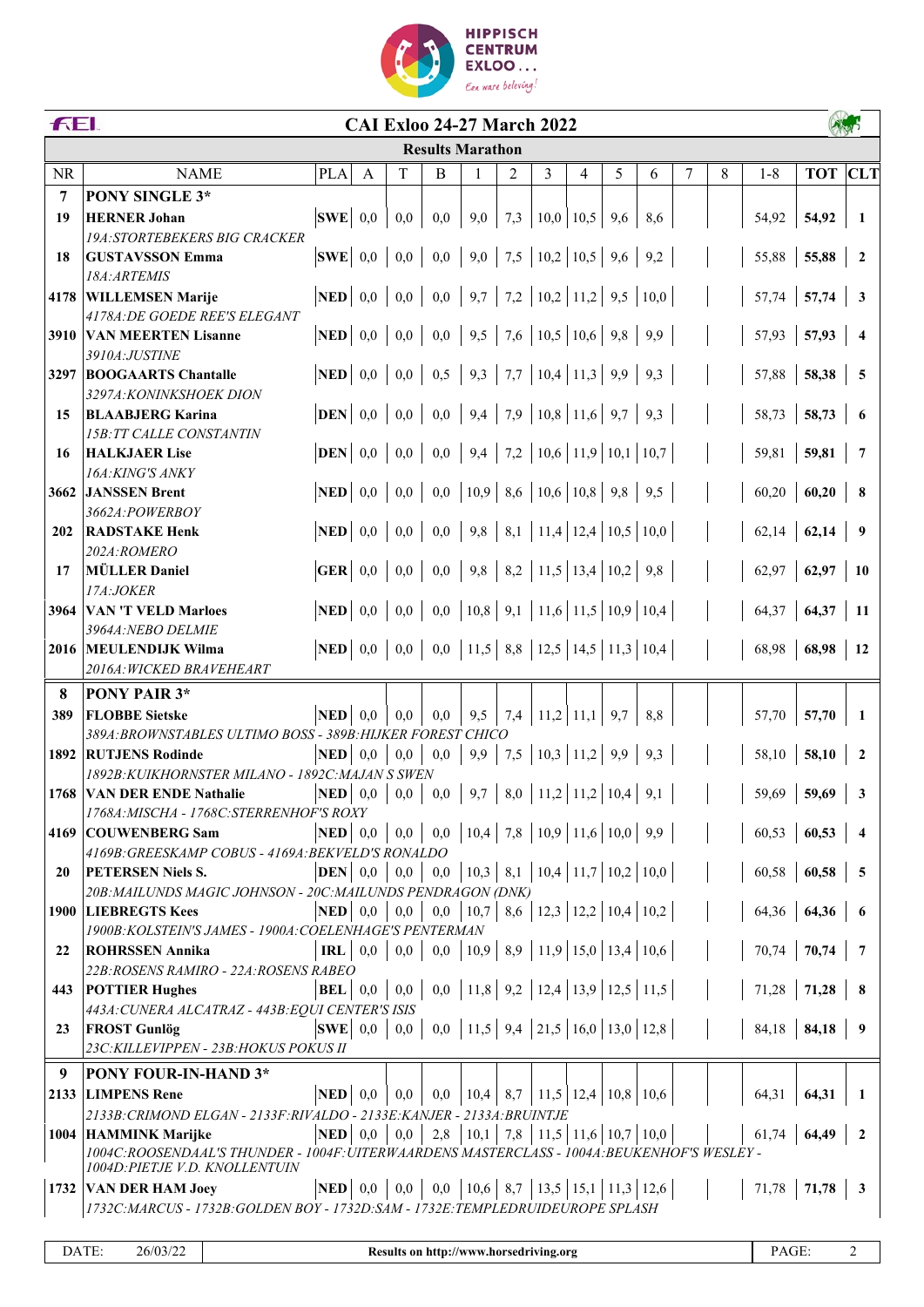

|              | <b>FEI.</b><br><b>CAI Exloo 24-27 March 2022</b>                                                                                  |                                         |              |     |          |                                                                          |     |                                           |                      |   |      |   |   |                                                                                             |                |                         |
|--------------|-----------------------------------------------------------------------------------------------------------------------------------|-----------------------------------------|--------------|-----|----------|--------------------------------------------------------------------------|-----|-------------------------------------------|----------------------|---|------|---|---|---------------------------------------------------------------------------------------------|----------------|-------------------------|
|              |                                                                                                                                   |                                         |              |     |          | <b>Results Marathon</b>                                                  |     |                                           |                      |   |      |   |   |                                                                                             |                |                         |
| <b>NR</b>    | <b>NAME</b>                                                                                                                       | <b>PLA</b>                              | $\mathsf{A}$ | T   | B        | $\mathbf{1}$                                                             | 2   | 3                                         | 4                    | 5 | 6    | 7 | 8 | $1 - 8$                                                                                     | <b>TOT</b> CLT |                         |
| 3121         | <b>BEEKHUISZEN Hendrik-Jan</b>                                                                                                    | <b>NED</b>                              | 0,0          | 0,0 | 0,0      | 11,3                                                                     | 8,7 |                                           | $12,4$   13,2   13,9 |   | 13,1 |   |   | 72,60                                                                                       | 72,60          | $\overline{\mathbf{4}}$ |
|              | 3121C: MISTRAL - 3121B: FIRE - 3121D: SNOW - 3121E: STARLIGHT                                                                     |                                         |              |     |          |                                                                          |     |                                           |                      |   |      |   |   |                                                                                             |                |                         |
|              | 1678   LEGEMAAT - VAN BEMMEL Dia<br>1678C:ROZENHOF'S JORDAN - 1678D:SHOWBOY - 1678B:RONDEELS ROYAL BODHI - 1678E:ZWAANTJES FLORIS | $\vert$ NED $\vert$ 0,0                 |              | 0,0 |          | $0,0$   11,9   9,3   17,7   13,8   11,5   11,0                           |     |                                           |                      |   |      |   |   | 75,14                                                                                       | 75,14          | 5                       |
|              | 2025 BRANS Manou                                                                                                                  | <b>NED</b>                              | 0,0          | 0,0 | 0,0      |                                                                          |     | $14,9$   13,4   19,2   16,3   11,8   14,8 |                      |   |      |   |   | 90,35                                                                                       | 90,35          | 6                       |
|              | 2025B:CORDIAL'S CARLIN - 2025D:SUNWILLOW SIROCCO - 2025E:ZOMERDIJK'S CRENDOWE - 2025A:BROEKLANDS GLEN                             |                                         |              |     |          |                                                                          |     |                                           |                      |   |      |   |   |                                                                                             |                |                         |
| $\mathbf{A}$ | <b>HORSE SINGLE 3*</b>                                                                                                            |                                         |              |     |          |                                                                          |     |                                           |                      |   |      |   |   |                                                                                             |                |                         |
|              | 1461 KARELSE Pieter                                                                                                               | <b>NED</b>                              | 0,0          | 0,0 | 0,0      | 9,3                                                                      | 7,7 |                                           | $10,2$   10,3   9,6  |   | 9,0  |   |   | 56,05                                                                                       | 56,05          | $\mathbf{1}$            |
|              | 1461A:FLYNN                                                                                                                       |                                         |              |     |          |                                                                          |     |                                           |                      |   |      |   |   |                                                                                             |                |                         |
|              | 1125 PESTMAN Rudolf                                                                                                               | $\vert$ NED $\vert$ 0,0                 |              | 0,0 |          | $0,0$   10,7   7,7   10,2   11,6   9,9   9,2                             |     |                                           |                      |   |      |   |   | 59,19                                                                                       | 59,19          | $\overline{2}$          |
| 21           | 1125A: DIESEL<br><b>SIEBERS Saskia</b>                                                                                            | <b>NED</b>                              | 0,0          | 0,0 |          | $0,0$   9,5   7,0   11,3   11,1   10,0   10,4                            |     |                                           |                      |   |      |   |   | 59,26                                                                                       | 59,26          | $\mathbf{3}$            |
|              | 21A:AXEL                                                                                                                          |                                         |              |     |          |                                                                          |     |                                           |                      |   |      |   |   |                                                                                             |                |                         |
|              | <b>1907 HOUTERMAN Eline</b>                                                                                                       | $\bf NED$ 0,0                           |              | 0,0 |          | 0,0   11,4   7,3   10,4   11,5   9,9   8,9                               |     |                                           |                      |   |      |   |   | 59,29                                                                                       | 59,29          | $\overline{\bf{4}}$     |
|              | 1907A: FINO UNO TOLTIEN                                                                                                           |                                         |              |     |          |                                                                          |     |                                           |                      |   |      |   |   |                                                                                             |                |                         |
| 602          | <b>PROVOOST Christiaan</b>                                                                                                        | NED                                     | 0,0          | 0,0 |          | $0,0$   10,1   7,6   10,8   11,7   10,1   9,8                            |     |                                           |                      |   |      |   |   | 60,11                                                                                       | 60,11          | 5                       |
|              | 602A:DURAN-H<br>1469 VAN DER HORST Jaap                                                                                           | NED                                     | 0,0          | 0,0 |          | $0,0$   10,1   7,2   10,6   11,6   11,0   9,8                            |     |                                           |                      |   |      |   |   | 60,26                                                                                       | 60,26          | 6                       |
|              | 1469A:ZORRO                                                                                                                       |                                         |              |     |          |                                                                          |     |                                           |                      |   |      |   |   |                                                                                             |                |                         |
| 25           | <b>FRID Helle Jespersen</b>                                                                                                       | $\bf  $ DEN 0,0                         |              | 0,0 |          | $0,0 \mid 9,9 \mid 8,4 \mid 11,2 \mid 11,7 \mid 10,2 \mid 9,2$           |     |                                           |                      |   |      |   |   | 60,46                                                                                       | 60,46          | $\overline{7}$          |
|              | 25A: VOJUMGAARDS DUBAI                                                                                                            |                                         |              |     |          |                                                                          |     |                                           |                      |   |      |   |   |                                                                                             |                |                         |
| 364          | <b>BRYNAERT</b> Pieter-Jan                                                                                                        | <b>BEL</b>                              | 0,0          |     |          | $0,0 \mid 0,0 \mid 10,3 \mid 7,5 \mid 11,4 \mid 11,5 \mid 10,5 \mid 9,9$ |     |                                           |                      |   |      |   |   | 61,02                                                                                       | 61,02          | 8                       |
|              | 364A: INTAN                                                                                                                       | $ LUX $ 0,0                             |              |     |          |                                                                          |     |                                           |                      |   |      |   |   |                                                                                             |                |                         |
| 34           | <b>KANDEL Nicolas</b><br>34A:FESTINOV                                                                                             |                                         |              | 0,0 |          | $0,0$   11,0   8,0   11,1   11,2   10,0   9,9                            |     |                                           |                      |   |      |   |   | 61,10                                                                                       | 61,10          | 9                       |
| 24           | <b>BLAABJERG Karina</b>                                                                                                           | <b>DEN</b>                              | 0,0          | 0,0 | $_{0,0}$ | $\vert 10,0 \vert 7,9 \vert 10,9 \vert 12,4 \vert 10,2 \vert 9,9$        |     |                                           |                      |   |      |   |   | 61,33                                                                                       | 61,33          | <b>10</b>               |
|              | 24A: PEARLS RED DESIGN                                                                                                            |                                         |              |     |          |                                                                          |     |                                           |                      |   |      |   |   |                                                                                             |                |                         |
| 878          | <b>DE RONDE Piet</b>                                                                                                              | <b>NED</b>                              | 0,0          | 0,0 |          | $0,0$   10,7   8,3   10,8   11,1   11,2   10,1                           |     |                                           |                      |   |      |   |   | 62,25                                                                                       | 62,25          | -11                     |
|              | 878A: MR. BOJANGLES                                                                                                               |                                         |              |     |          |                                                                          |     |                                           |                      |   |      |   |   |                                                                                             |                |                         |
| 44           | <b>SCHULTE Patrick</b><br>44A:SCARLET                                                                                             | $\overline{\textbf{GER}} \mid 0,0$      |              | 0,0 |          | $0,0$   10,5   7,2   10,9   13,3   10,7   10,1                           |     |                                           |                      |   |      |   |   | 62,62                                                                                       | 62,62          | <b>12</b>               |
| 665          | <b>VAN BECKHOVEN Dirk</b>                                                                                                         |                                         |              |     |          |                                                                          |     |                                           |                      |   |      |   |   | <b>NED</b>   0,0   0,0   0,0   10,3   7,9   11,3   11,6   11,2   10,8         63,21   63,21 |                | 13                      |
|              | 665A:HAVILINA                                                                                                                     |                                         |              |     |          |                                                                          |     |                                           |                      |   |      |   |   |                                                                                             |                |                         |
| 28           | <b>DESCHAMPS Clement</b>                                                                                                          | $\mathbf{FRA}$ 0,0                      |              | 0,0 |          | $0,0$   10,2   8,0   11,5   12,6   10,9   10,2                           |     |                                           |                      |   |      |   |   | 63,39                                                                                       | 63,39          | 14                      |
|              | 28B:JUPITER                                                                                                                       |                                         |              |     |          |                                                                          |     |                                           |                      |   |      |   |   |                                                                                             |                |                         |
| 1927         | <b>VAN DER SNOEK Elke</b><br>1927A:BUDDY                                                                                          | $\bf NED$ 0,0                           |              | 0,0 |          | $0,0$   10,3   8,6   11,4   12,2   11,0   10,1                           |     |                                           |                      |   |      |   |   | 63,60                                                                                       | 63,60          | 15                      |
| 27           | <b>JÄRVINEN Talvikki</b>                                                                                                          | $\textbf{FIN} \mid 0,0$                 |              | 0,0 |          | 0,0   9,6   10,8   11,3   12,0   10,5   10,0                             |     |                                           |                      |   |      |   |   | 64,15                                                                                       | 64,15          | <b>16</b>               |
|              | 27A:DANSER T                                                                                                                      |                                         |              |     |          |                                                                          |     |                                           |                      |   |      |   |   |                                                                                             |                |                         |
| 29           | <b>DESCHAMPS Clement</b>                                                                                                          | $ $ FRA $ $ 0,0 $ $                     |              | 0,0 |          | $0,0 \mid 9,5 \mid 8,0 \mid 14,2 \mid 11,6 \mid 9,7 \mid 11,4 \mid$      |     |                                           |                      |   |      |   |   |                                                                                             | $64,26$ 64,26  | 17                      |
|              | 29A:CZAKO                                                                                                                         |                                         |              |     |          |                                                                          |     |                                           |                      |   |      |   |   |                                                                                             |                |                         |
| 32           | <b>LANNIG Andreas</b>                                                                                                             |                                         |              | 0,0 |          | $0,0$   9,8   9,5   11,2   12,5   10,1   11,9                            |     |                                           |                      |   |      |   |   | 64,94                                                                                       | 64,94          | <b>18</b>               |
|              | 32A:DANTE<br>3626 COOLEN Sophie                                                                                                   | NED                                     | 0,0          | 0,0 |          | 0,0   10,5   8,0   11,8   12,6   10,5   12,3                             |     |                                           |                      |   |      |   |   | 65,55                                                                                       | 65,55          | -19                     |
|              | 3626А: НАМІТО                                                                                                                     |                                         |              |     |          |                                                                          |     |                                           |                      |   |      |   |   |                                                                                             |                |                         |
| 36           | <b>OLSSON</b> Emma                                                                                                                | $ {\bf SWE} $ 0,0                       |              | 0,0 |          | 0,0   10,1   10,2   12,7   12,4   10,8   10,6                            |     |                                           |                      |   |      |   |   | 66,64                                                                                       | 66,64          | 20                      |
|              | 36A:INPOSANT                                                                                                                      |                                         |              |     |          |                                                                          |     |                                           |                      |   |      |   |   |                                                                                             |                |                         |
| 26           | <b>JENSEN Alis Søgaard</b><br>26A: MAILUNDS DDRAIGH                                                                               | $\bf  $ DEN 0,0                         |              | 0,0 |          | $[0,0]$ $[10,8]$ $[8,0]$ $[12,4]$ $[12,9]$ $[11,5]$ $[11,3]$             |     |                                           |                      |   |      |   |   | 66,84                                                                                       | 66,84          | 21                      |
| 33           | <b>KANDEL Nicolas</b>                                                                                                             | $ LUX $ 0,0                             |              |     |          |                                                                          |     |                                           |                      |   |      |   |   | 67,11                                                                                       | 67,11          | 22                      |
|              | 33A: SIR TWENTY                                                                                                                   |                                         |              |     |          |                                                                          |     |                                           |                      |   |      |   |   |                                                                                             |                |                         |
| 30           | <b>BRADFORD Harriet</b>                                                                                                           | GBR $\begin{array}{ c} 0,0 \end{array}$ |              | 0,0 |          | 0,0   11,0   8,7   13,3   12,9   11,2   10,7                             |     |                                           |                      |   |      |   |   | 67,73                                                                                       | 67,73          | 23                      |
|              | 30A: CHIPPENDALES ROCK                                                                                                            |                                         |              |     |          |                                                                          |     |                                           |                      |   |      |   |   |                                                                                             |                |                         |
|              | DATE:<br>26/03/22                                                                                                                 |                                         |              |     |          | Results on http://www.horsedriving.org                                   |     |                                           |                      |   |      |   |   | PAGE:                                                                                       |                | 3                       |